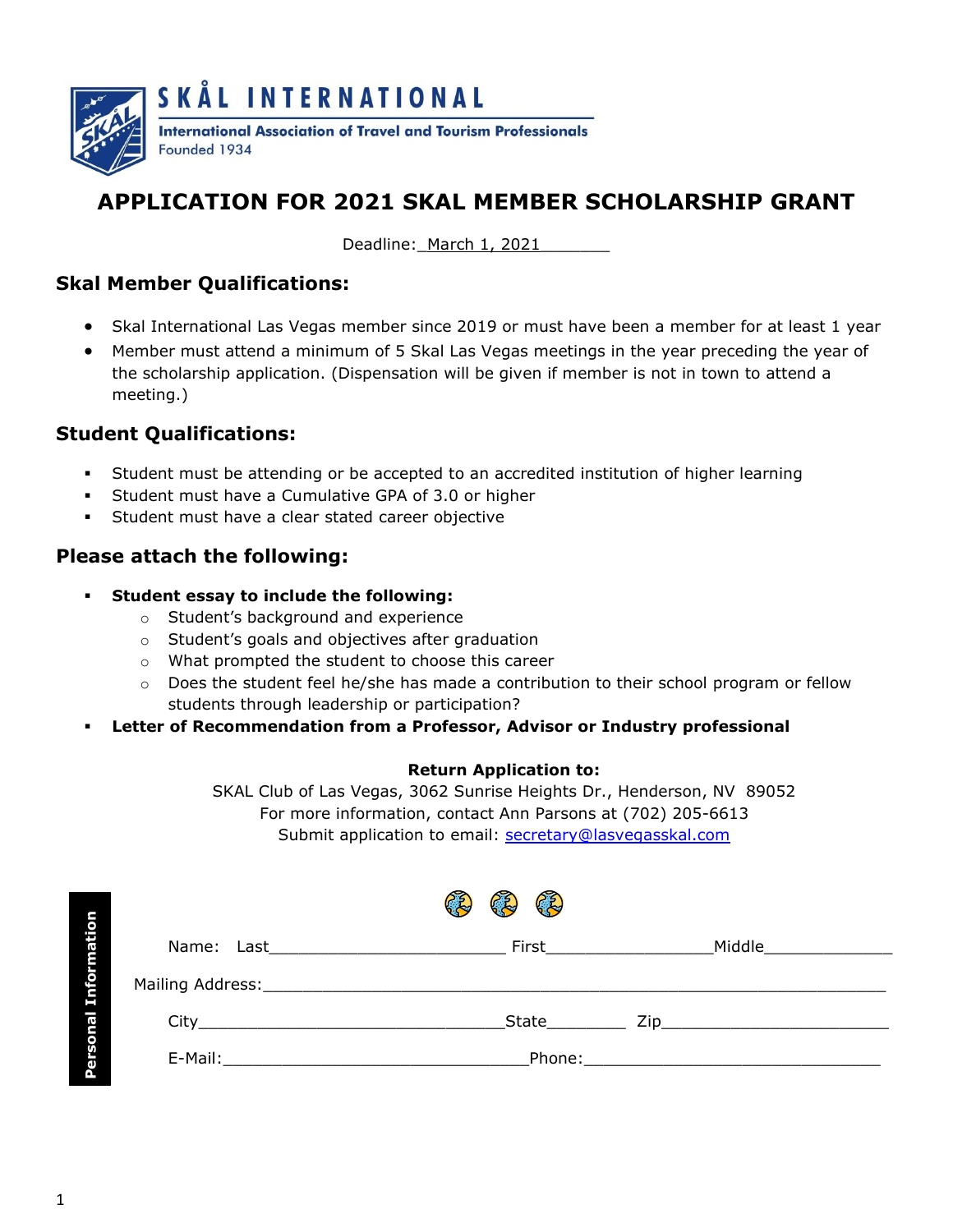|          | School Attending: National Action of the Contract of the Contract of the Contract of the Contract of the Contract of the Contract of the Contract of the Contract of the Contract of the Contract of the Contract of the Contr |  |                                    |  |
|----------|--------------------------------------------------------------------------------------------------------------------------------------------------------------------------------------------------------------------------------|--|------------------------------------|--|
| rmation  | School's Address: The Contract of the Contract of the Contract of the Contract of the Contract of the Contract of the Contract of the Contract of the Contract of the Contract of the Contract of the Contract of the Contract |  |                                    |  |
| 8        |                                                                                                                                                                                                                                |  | Bachelor___________Other__________ |  |
| Academic | Degree Major: National Assembly Degree Major:                                                                                                                                                                                  |  |                                    |  |
|          |                                                                                                                                                                                                                                |  |                                    |  |

| Course Number | Course Title | Number of Credits |
|---------------|--------------|-------------------|
|               |              |                   |
|               |              |                   |
|               |              |                   |
|               |              |                   |

**Work Experience** 

Company Job Title Dates Hours Per Week  $\overline{a}$  $\overline{a}$  $\frac{1}{2}$  $\overline{a}$ 

**Memberships & Activities**